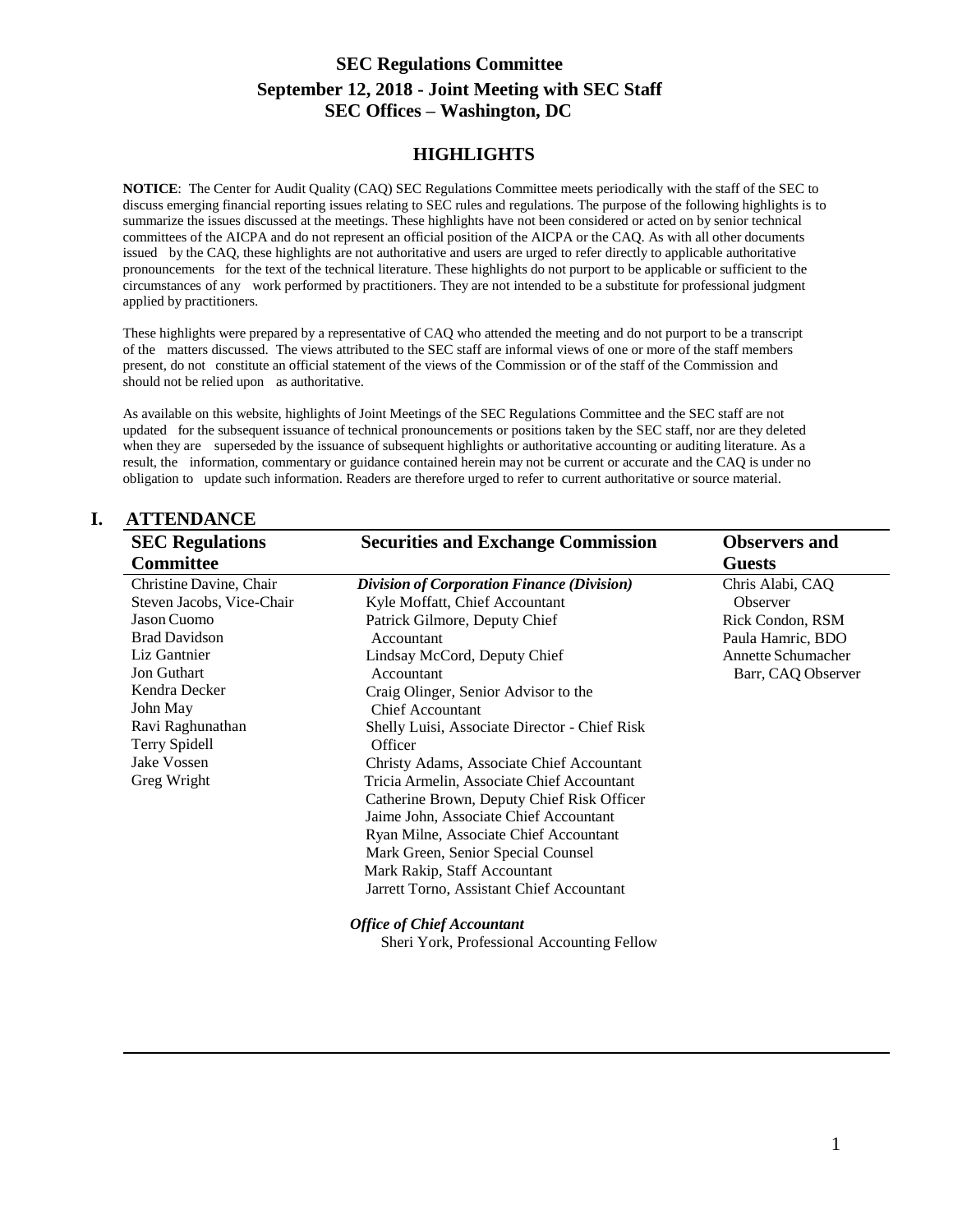# **II. CURRENT FINANCIAL REPORTING MATTERS**

#### **A. New Revenue Recognition Disclosures under ASC 606**

The Committee and staff discussed observations on the new disclosures required by ASC 606, *Revenue from Contracts with Customers,* which were consistent with those discussed at the [July 12, 2018 SEC Regulations Committee Meeting.](https://www.thecaq.org/sec-regulations-committee-highlights-july-12-2018) 

## **B. Impact of Retrospective Application of New Accounting Standards on the Fourth and Fifth Year of Selected Financial Data table (e.g., new standard on long-duration insurance contracts)**

The Committee and the staff discussed the impact of the retrospective application of new accounting standards on the fourth and fifth year of selected financial data (S-K Item 301). The staff indicated that its views, as described in FRM 1610.1, have not changed. The staff generally expects all periods in selected financial data to be presented on a basis consistent with the annual financial statements. The staff indicated that registrants could discuss their individual facts and circumstances with the Assistant Director group responsible for reviewing their filings.

## **C. Emerging Growth Company (EGC) Transition Issues**

The Committee and staff followed up on a prior meeting discussion related to a company that loses EGC status in the year public companies are required to adopt new accounting standards when they have elected to use non-public business entity adoption dates. The staff indicated these inquiries will be addressed in future public communications.

The Committee and the staff also discussed:

- The impact of ASC 606 when an EGC using non-public business entity adoption dates loses EGC status in the year of adoption applicable to non-public business entities (i.e., 2019 for a calendar year entity) or after the period in which the registrant has adopted the standard using the non-public business entity dates (e.g., 2020 for a calendar year entity); and
- Whether an emerging growth company that adopts ASC 606 would be required to recast the 2019 comparable quarters in the 2020 Form 10-Q in light of the guidance in FRM 11110.2.

The staff indicated they are considering both these issues.

#### **D. Financial statement requirements in an S-4 and/or merger proxy for an operating company merging with a SPAC**

with private operating companies. In particular, they discussed the audit requirements for the The Committee and the staff discussed transactions in a Form S-4 and/or merger proxy for which public Special Purpose Acquisition Companies (SPACs) are consummating mergers